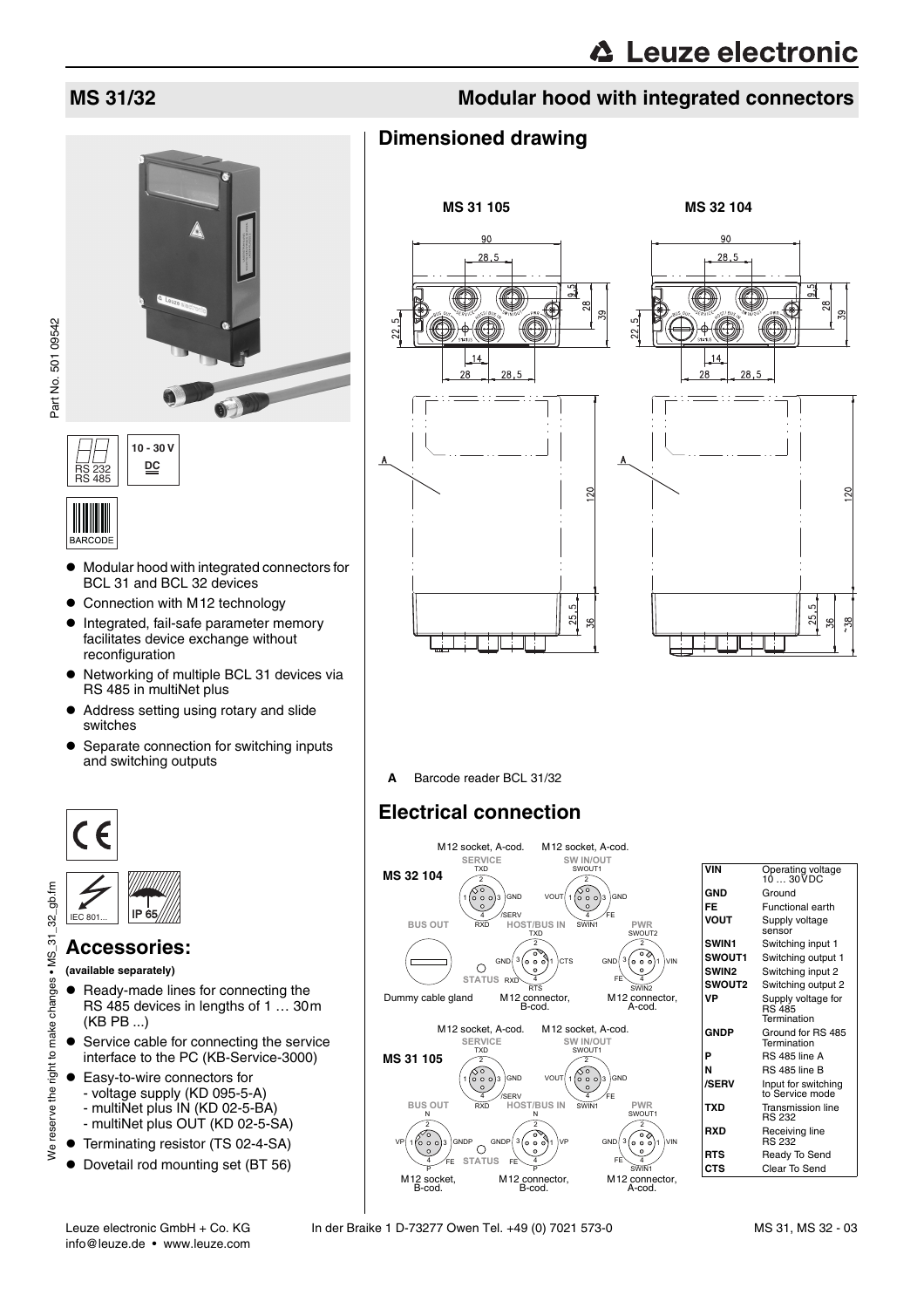# **△ Leuze electronic**

### **MS 31/32**

## **Specifications**

### **Indicators**

"STATUS" LED green orange red

### **Mechanical data**

Protection class The Contract of the Contract of the Contract of the Contract of the Protection class IP 65 IP 65 IP 65 IP 65 IP 65 IP 65 IP 65 IP 65 IP 65 IP 65 IP 65 IP 65 IP 65 IP 66 IP 66 IP 66 IP 66 IP 66 IP 66 IP 66 Weight 160 g 160 g Dimensions (HxWxD) 38x90x39mm 38x90x39mm 38x90x39mm<br>Housing diecast zinc diecast conditions diecast zinc Housing diecast zinc diecast zinc diecast zinc<br>
Connection type M12 connector, 5-pin M12 connector, 5-pin

### **Environmental data**

Ambient temp. (operation/storage)<br>Air humidity

**Electrical data MS 31 105 MS 32 104**<br>Operating voltage and a cose RCL 31/33 data chectrical description Operating voltage<br>
Power consumption<br>
Switching input see BCL 31/32 data sheet/technical description<br>
Switching input see BCL 31/32 data sheet/technical description Switching input 1, 12 … 30VDC 2, 12 … 30VDC<br>Switching input 1,  $I_{max}$  100mA 2,  $I_{max}$  100mA 1, 12  $\dots$  30 VDC<br>1, I<sub>max</sub> 100 mA

ready switching output 1

–

ready switching output 1 not ready

M12 connector, 5-pin

Air humidity max. 90% rel. humidity, non-condensing Vibration IEC 60068-2-6, Test Fc 10 … 55Hz, 0.35mm Shock IEC 60068-2-27, Test Ea 15g/11ms Continuous shock IEC 60068-2-29, Test Eb 10g/16ms Electromagnetic compatibility EN 61326-1, IEC 61000-4-2, -3, -4 and -6

# **Diagrams**

See page 3.



### **Attention!**

The MS 31/32 modular hood with integrated connectors can **only be used in combination with BCL 31/32 barcode readers with software version 2.03 and newer**.

### **Order guide**

| <b>Type</b>        | <b>Description</b>                                                                                                     | Part No.  |
|--------------------|------------------------------------------------------------------------------------------------------------------------|-----------|
| MS 31 105          | Modular hood with integrated connectors for BCL 31 devices<br>with 5 M 12 connectors                                   | 501 07685 |
| MS 32 104          | Modular hood with integrated connectors for BCL 32 devices<br>with 4 M12 connectors                                    | 501 07686 |
| <b>Accessories</b> |                                                                                                                        |           |
| BT 56              | Dovetail rod mounting set                                                                                              | 500 27375 |
| KD 095-5-A         | User-configurable M12 connector for supply voltage                                                                     | 500 20501 |
| KD 02-5-BA         | User-configurable M12 socket for RS 485 IN                                                                             | 500 38538 |
| KD 02-5-SA         | User-configurable M12 connector for RS 485 OUT                                                                         | 500 38537 |
| TS 02-4-SA         | Connector with RS 485 terminating resistor                                                                             | 500 38539 |
| KB PB  BA          | Ready-made, shielded RS 485 line, M12 socket - open end,<br>lengths: 1m/2m/5m/10m/15m/20m/25m/30m, see price list      |           |
| KB PB  SA          | Ready-made, shielded RS 485 line, M12 connector - open end,<br>lengths: 1m/2m/5m/10m/15m/20m/25m/30m, see price list   |           |
| KB PB  SBA         | Ready-made, shielded RS 485 line, M12 connector - M12 socket,<br>lengths: 1m/2m/5m/10m/15m/20m/25m/30m, see price list |           |
|                    | KB-Service-3000 Service cable for connecting the MS 31/32 to a PC,<br>length: 3m                                       | 501 10155 |
|                    |                                                                                                                        |           |

### **Remarks**

### **Intended Use**

The modular hoods with integrated connectors are connector units for simplifying the connection and networking of the BCL 31 and BCL 32 barcode readers with M12 connector technology.

- The scanner must not be plugged in if the power is on.
- $\bullet$  Refer to the technical description for the BCL 31/ 32 barcode readers.

# **Tables**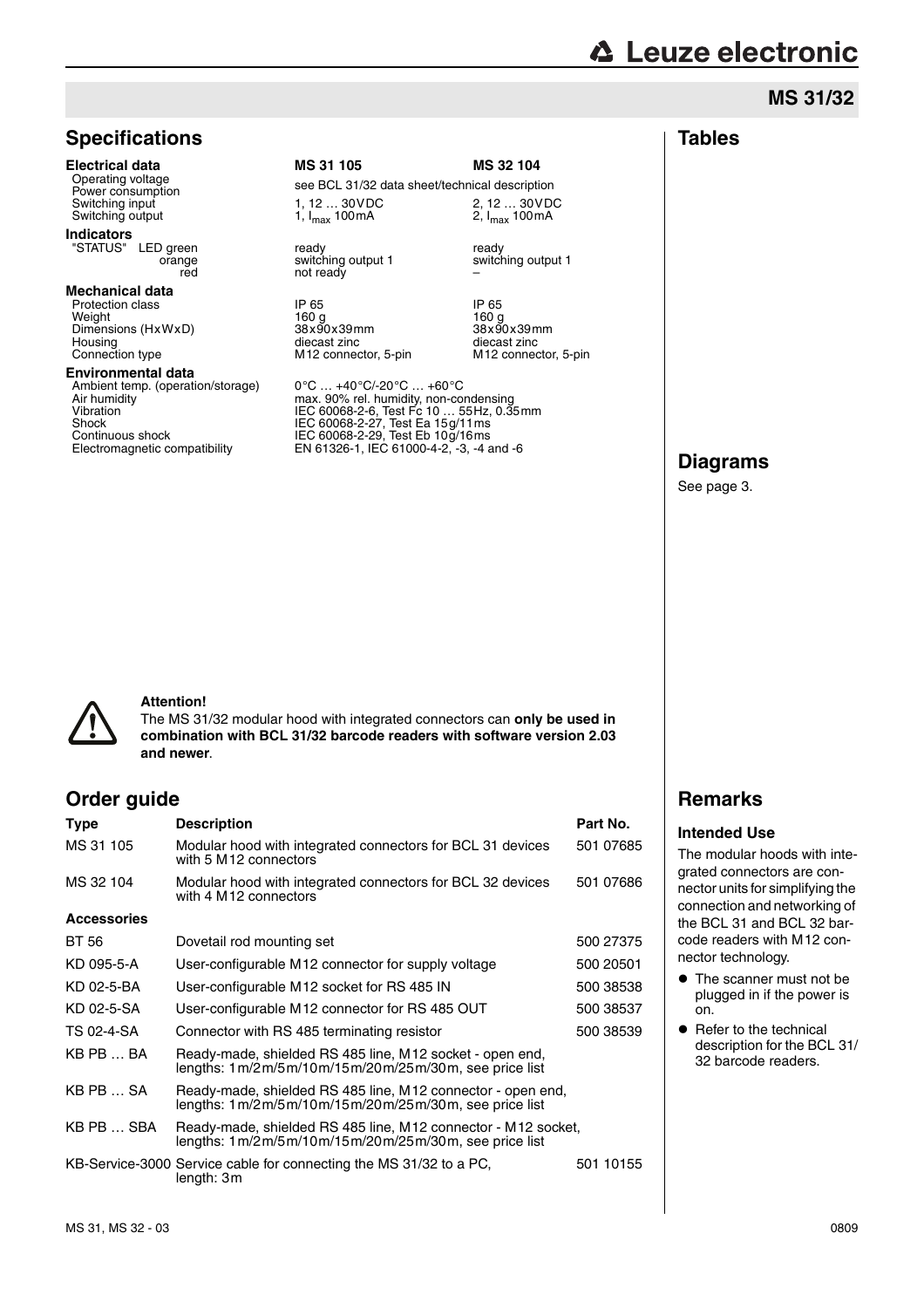### **MS 31/32** Modular hood with integrated connectors

### **Description**

The MS 31 105 and MS 32 104 modular hoods with integrated connectors were developed for networking with the BCL 31 and BCL 32 barcode readers and/or for connecting them to the host system with M12 connector technology.

- MS 31 105 and MS 32 104 are equipped with a parameter memory in which the parameters of the connected barcode reader are stored in a fail-safe manner.
- A separate M12 service connector facilitates simple and reliable data communication should servicing be necessary. As soon as the service cable is plugged into the RS 232 socket, the connected barcode reader goes into Service mode (default data format 9600baud / 8 data bits / 1 stop bit / no parity).
- The address is set using a hexadecimal rotary switch and a binary slide switch.
- Ready-made M12 lines, user-configurable M12 connectors or M12 sockets can be connected to the hoods with integrated connectors.

### **Operational controls**

|                                                                                                                     | <b>Address setting:</b>                                                                                                                                                                                                                                                                                                                                                    |
|---------------------------------------------------------------------------------------------------------------------|----------------------------------------------------------------------------------------------------------------------------------------------------------------------------------------------------------------------------------------------------------------------------------------------------------------------------------------------------------------------------|
| $\begin{bmatrix} 0 & 0 & 0 & 0 & 0 & 0 & 0 \\ 0 & 0 & 0 & 0 & 0 & 0 & 0 \\ 0 & 0 & 0 & 0 & 0 & 0 & 0 \end{bmatrix}$ | 15-pin Sub-D connector for connecting the BCL 31/32<br>A<br>S <sub>1</sub><br>Slide switch for selecting the address range<br>$015$ or $1631$<br>S2<br>Hexadecimal rotary switch for setting the device address from<br>0 15 or from 16  31<br>Set S1 to $\blacksquare$ and S2 to 'C'.<br>Example: Address = $12$ :<br>Set S1 to $\Box$ and S2 to '5'.<br>Address = $21$ : |
|                                                                                                                     |                                                                                                                                                                                                                                                                                                                                                                            |

In addition to assigning the multiNet address, the rotary and slide switches of the MS 31 105 can also be used to implement the parameter reset function on address 31.

- For this purpose the address needs to be set to 31.
- The BCL 31 device is then restarted.
- The parameter set of the BCL 31 is overwritten with the factory parameter set.

Because the MS 32 104 is not operated in a network, the address setting for the MS 32 104 only applies with reference to address 31. Address 31 is also used as the reset function for BCL 32.